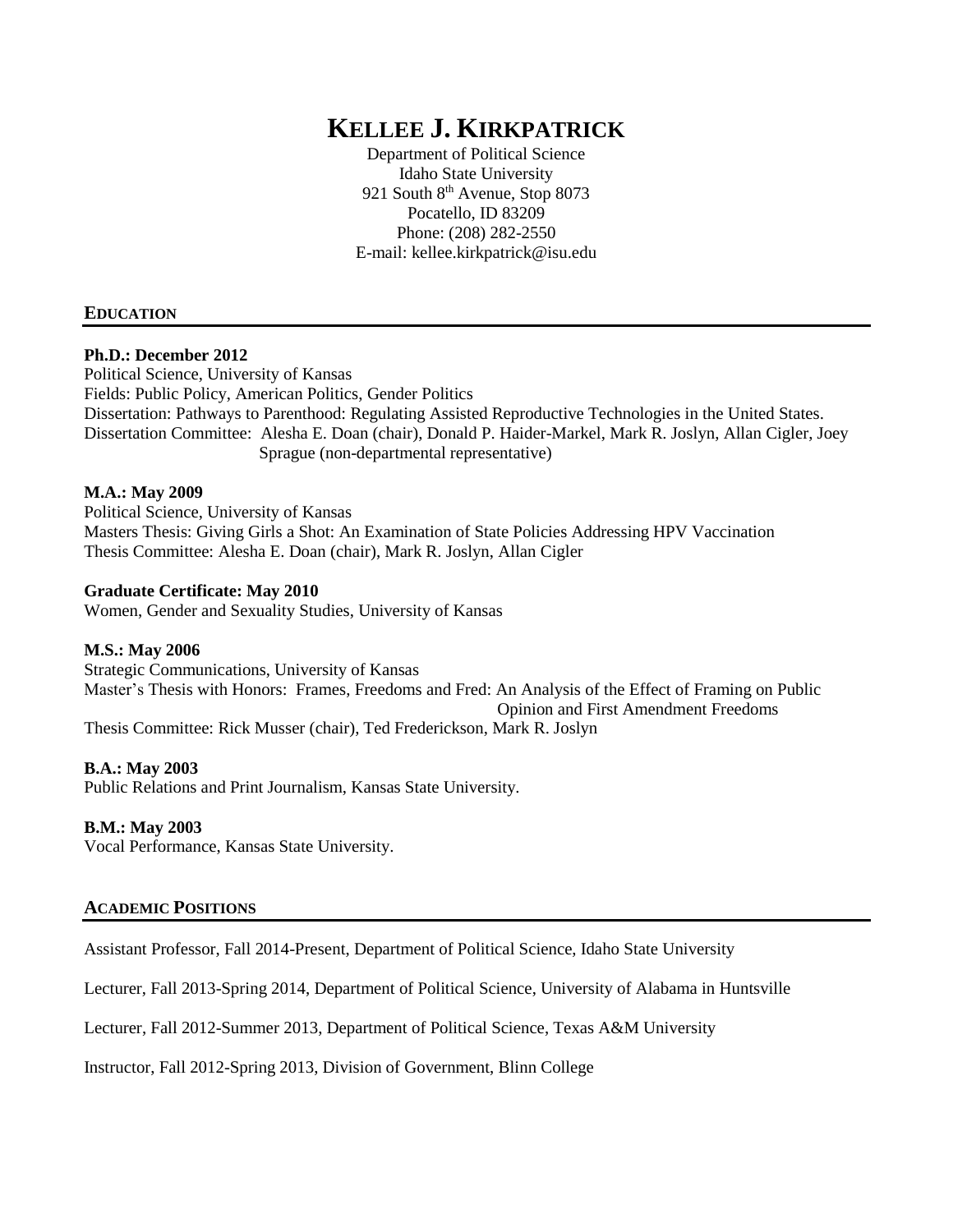### **TEACHING AND RESEARCH INTERESTS**

- 1. Social and Morality Politics 1. Public Opinion 1. Political Communications 2. State Comparative Policy 2. Political Behavior 2. Media Effects
- 
- 3. Reproductive Policy 3. Gender and Politics 3. Political Campaigns
- *Public Policy American Politics Political Communications*

#### **RESEARCH**

#### **Publications:**

Kirkpatrick, Kellee J. and James W. Stoutenborough. Forthcoming. "Strategery, Narratives, and Reading the Public: Developing a Micro-Level Theory of Political Strategies within the Narrative Policy Framework." *Policy Studies Journal* (Forthcoming).

Kirkpatrick, Kellee J. and James W. Stoutenborough. 2018. "If 'This is What a Feminist Looks Like,' I Don't Like It." In *The Hollywood Connection*, eds. Heather E. Yates and Tim Hill. Lanham, MD: Lexington Books, 59-85.

Kirkpatrick, Kellee J. Forthcoming. Forthcoming. "Reproductive Services and Infertility." In *Legislating Morality in America: Debating the Morality of Controversial U.S. Laws and Policies*, ed. Donald P. Haider-Markel. Santa Barbara, CA: ABC-CLIO.

Kirkpatrick, Kellee J. 2017. "The 'Not Yet Pregnant': The Impact of Narratives on Infertility Identity and Reproductive Policy." In *Narrative, Identity, and Academic Community in Higher Education*, eds. Brian Attebery, John Gribas, Mark K. McBeth, Paul Sivitz, and Kandi Turley-Ames. New York, NY: Routledge, 111-128.

Gershberg, Zac, Paul Sivitz, and Kellee J. Kirkpatrick. 2017. "Section II Summary: An Author Conversation." In *Narrative, Identity, and Academic Community in Higher Education*, eds. Brian Attebery, John Gribas, Mark K. McBeth, Paul Sivitz, and Kandi Turley-Ames. New York, NY: Routledge, 143-148.

Stoutenborough, James W., Kellee J. Kirkpatrick, M. Jeremy Field, and Arnold Vedlitz. 2015. "What Butterfly Effect? The Contextual Differences in Public Perceptions of the Health Risk Posed by Climate Change." *Climate* 3(3): 668-688.

Bromley-Trujillo, Rebecca, James W. Stoutenborough, Kellee J. Kirkpatrick, and Arnold Vedlitz. 2014. "Climate Scientists and Environmental Interest Groups: The Intersection of Expertise and Advocacy." *Politics, Groups, and Identities* 2(1): 120-134.

Doan, Alesha E. and Kellee J. Kirkpatrick. 2013. "Giving Girls a Shot: An Examination of Mandatory Vaccination Legislation." *Policy Studies Journal* 41(2):295-318.

Kirkpatrick, Kellee J., and James W. Stoutenborough. 2007. "Confidence in the Press: The Impact of Political Events on an Individuals Confidence." *Public Opinion Pros*, www.publicopinionpros.com, April.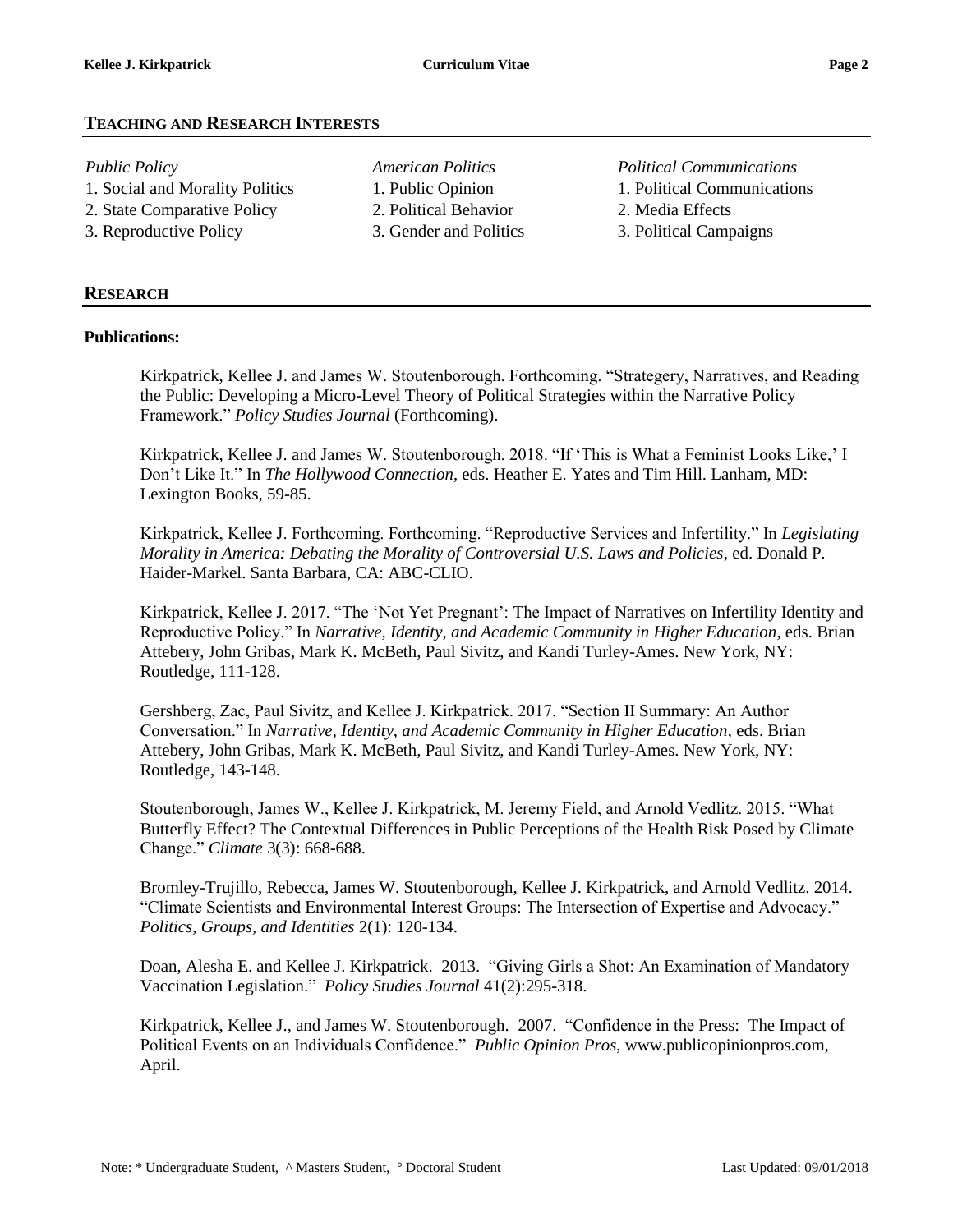### **Under Review:**

"Energetic Women: Evaluating STEM Initiatives on Women's Energy Knowledge." With Kathleen E. Lange and James W. Stoutenborough. *(Politics & Gender).*

"Extreme Weather Events, Causal Reasoning, Cognitive Dissonance, and Climate Change: Providing a Theoretical Explanation for the Influence of Personal Experiences on Public Policy Attitudes and Beliefs." With James W. Stoutenborough and Arnold Vedlitz. *(Political Behavior)*

"Who's Afraid of a Little Mosquito?: Comparing the Influence of Morality Politics against Risk Perceptions on Zika Virus Policy Preferences." With Cheryl C. O'Brien and James W. Stoutenborough

#### **Select Works in Progress:**

"Birthing on the Fringe: An Analysis of Midwifery Policy in the United States." With Megan Gully Cotton.<sup>^</sup>

"Indigenous Culture and the Narrative Policy Framework: Examining the Role of Culture in the Micro Level." With Laticia J. Herkshan° and James W. Stoutenborough.

"National Interaction Diffusion in the U.S. States: From Ugly Duckling to Beautiful Swan?" With James W. Stoutenborough, Rebecca Bromley-Trujillo, Heather E. Yates, and Just A. Tucker.

"Organizational Policy Entrepreneurs and Diffusion." With James W. Stoutenborough.

"Problem Definition and Risk Perceptions: Rethinking the Role of Risk Perceptions in Political Behavior." With James W. Stoutenborough and Arnold Vedlitz.

"Single Mothers in Action: An Assessment of Familial Socialization toward Women's Rights within Single-Mother Households." With James F. Pascali.^

"The Use of Model Legislation to Draft Policy Beneficial to Corporate Interests: Rethinking the Influence of Special Interest Groups through a Study of the American Legislative Exchange Council (ALEC)." With Rebecca Bromley-Trujillo, Heather E. Yates, Justin A. Tucker, and James W. Stoutenborough.

"Gender Neutral Restrooms on College Campuses: Helping or Hurting Gender Variant Student?" With Cheryl C. O'Brien° and James W. Stoutenborough.

"Health Risks and Climate Change Policy: The Impact of Proximity on an Individual's Policy Preferences." With James W. Stoutenborough, M. Jeremy Field, $\land$  and Arnold Vedlitz.

Strange Bedfellows: An Advocacy Coalition Approach to Understanding Pregnancy Provisions in Hawaiian Living Will Policy." With James W. Stoutenborough, M. Jeremy Field,^ and Morgen Johansen.

"State Mandated Pregnancies: The Evolution of State Living Will Policy" with James W. Stoutenborough and Morgen Johansen.

"Pathways to Parenthood: Regulating Assisted Reproductive Technologies in the United States."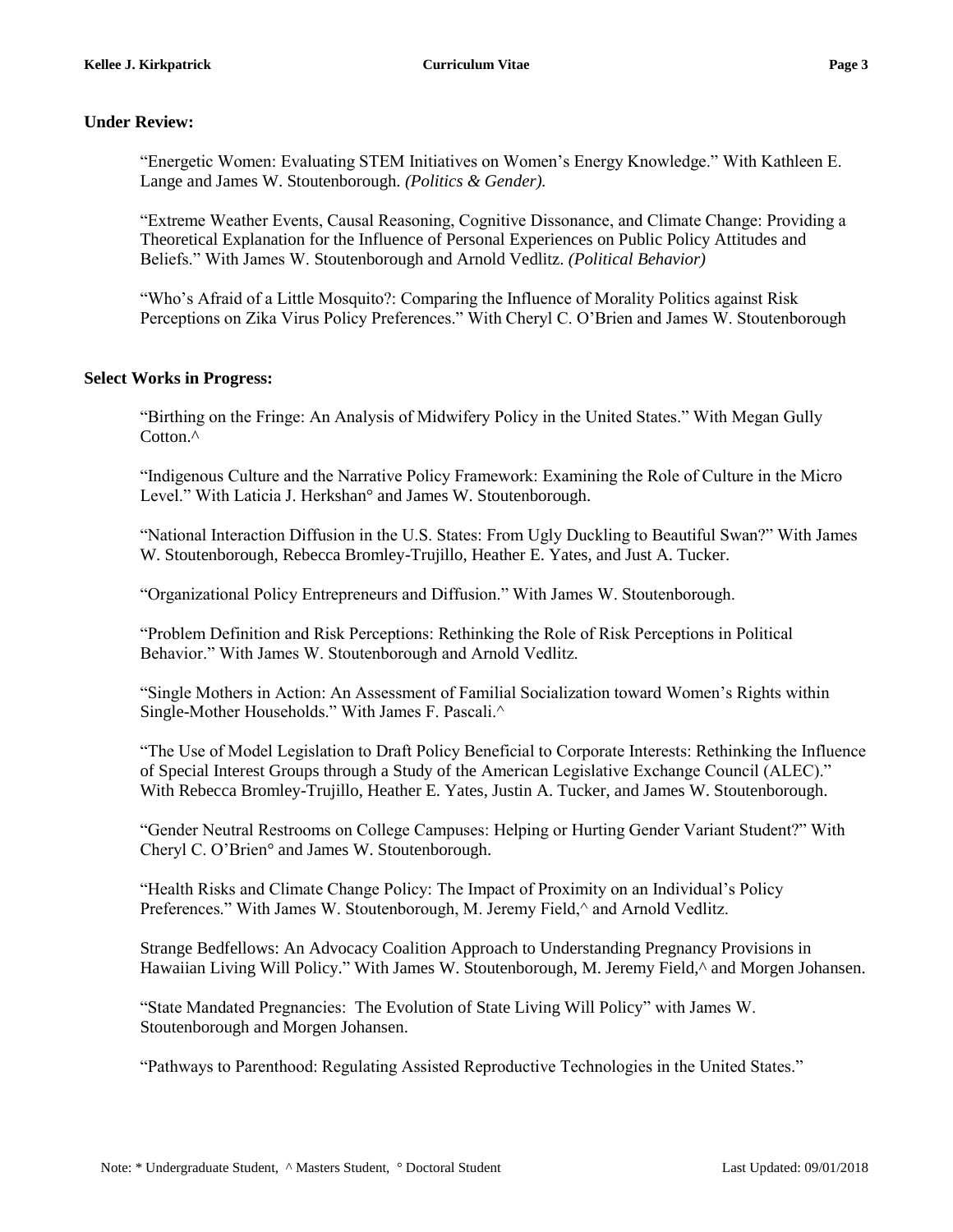"Remote Doctors Serving Remote Populations: An Examination of State Support for the Interstate Medical Licensure Compact."

"On the Campaign Trail: An Analysis of Media Expenditures to Cover Candidates in Presidential Elections."

"Hate Speech, Funeral Protest, and State Policy: The Diffusion of Fred Phelps."

"Frames, Freedoms and Fred: An Analysis of the Effect of Framing on Public Opinion and First Amendment Freedoms."

#### **Conference Presentations:**

- 2018. "Do Stakeholder Applications of the Third-Person Effect Result in Accurate Strategic Communications? To be presented at the annual meeting of the Pacific Northwest Political Science Association, Bend, Oregon. With James W. Stoutenborough.
- 2018. "Singing with an Upper Class Accent?: Representative Democracy, Stakeholders, and the Public in a Narrow Scope of Conflict." To be presented at the annual meeting of the Pacific Northwest Political Science Association, Bend, Oregon. With James W. Stoutenborough.
- 2018. "Indigenous Culture and the Narrative Policy Framework: Examining the Role of Culture in the Micro Level." Presented at the annual meeting of the Midwest Political Science Association, Chicago. With Laticia J. Herkshan^ and James W. Stoutenborough.
- 2018. "Information Updating and the Risk of the Unknown: Informing the Public of Pharmaceutical Contamination in Drinking Water and Its Links to Autism." Presented at the annual meeting of the Midwest Political Science Association, Chicago. With James W. Stoutenborough and Sarah N. Davis.^
- 2018. "Who's Afraid of a Little Mosquito?: The Role of Risk Perception in Zika Virus Policy Preferences." Presented at the annual meeting of the Midwest Political Science Association, Chicago. With Cheryl C. O'Brien° and James W. Stoutenborough.
- 2018. "Single Mothers in Action: An Assessment of Familial Socialization toward Women's Rights within Single-Mother Households." Presented at the annual meeting of the Midwest Political Science Association, Chicago. With James F. Pascali.^
- 2018. "Concealed Carry on Campus: Public Opinions from Idaho State University." Poster presented at the annual meeting of the Midwest Political Science Association, Chicago. With James W. Stoutenborough, Jillian Christiansen,\* and Anthony L. Simpson III.\*
- 2017. "Trust in Government and the Perception of the Risk Associated with Pharmaceutical Contamination of Water Supplies." Poster presented at the annual meeting of the Idaho NSF EPSCoR, Pocatello. With Laticia J. Herkshan,^ James W. Stoutenborough, and Sarah N. Davis.^
- 2017. "Strategery, Narratives, and Reading the Public: Developing a Micro-Level Theory of Political Strategies within the Narrative Policy Framework." Poster presented at the annual meeting of the Idaho NSF EPSCoR, Pocatello, With James W. Stoutenborough and Sarah N. Davis.^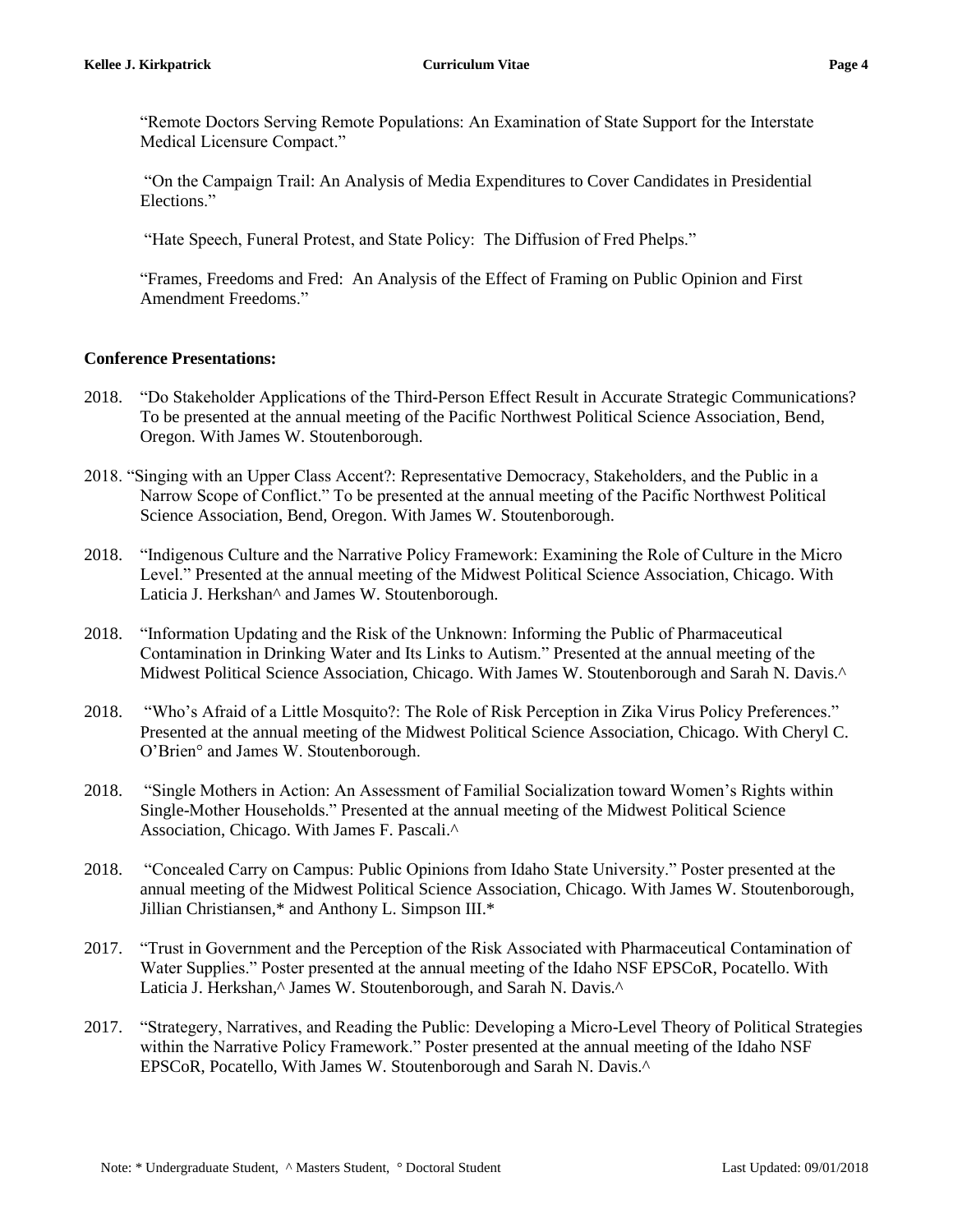- 2017. "Trust in Government and the Perception of the Risk Associated with Pharmaceutical Contamination of Water Supplies." Presented at the annual meeting of the Midwest Political Science Association, Chicago. With James W. Stoutenborough, Sarah N. Davis,\* and Laticia J. Herkshan.^
- 2017. "Do Stakeholders Accurately Read the Public? Comparing Stakeholder Strategic Policy Narrative Choices Against the Policy Narrative Preferences of the General Public in an Active River Management Controversy." Presented at the annual meeting of the Midwest Political Science Association, Chicago. With James W. Stoutenborough, Mark K. McBeth, and Sarah N. Davis.
- 2016. "Personal Perceptions of Pot: An Analysis of Public Opinion toward Marijuana Policy Narratives." Presented at the annual meeting of the Pacific Northwest Political Science Association, Portland.
- 2016. "Engaging the Silent River Stakeholder: Risk, Trust, and Policy Preferences of the Shoshone-Bannock Tribes." Poster presented at the annual meeting of the Idaho NSF EPSCoR, Coeur d'Alene. With James W. Stoutenborough and Laticia J. Herkshan.^
- 2016. "The 'Not Yet Pregnant': The Impact of Narrative on Infertility Identity and Reproductive Policy." Presented at the annual meeting of the Midwest Political Science Association, Chicago.
- 2016. "Checking Your Privilege at the Door: A Feminist Approach to Gaining Access and Conducting Research on Protected Populations." Presented at the annual meeting of the Midwest Political Science Association, Chicago. With Laticia Herkshan\* and James W. Stoutenborough.
- 2016. "The Use of Model Legislation to Draft Policy Beneficial to Corporate Interests: Rethinking the Influence of Special Interest Groups through a Study of the American Legislative Exchange Council (ALEC)." Presented at the annual meeting of the Southern Political Science Association, San Juan, Puerto Rico. With Rebecca Bromley-Trujillo, James W. Stoutenborough, Heather E. Yates, and Justin A. Tucker.
- 2016. "Gender Neutral Restrooms on College Campuses: Helping or Hurting Gender Variant Students?" Poster presented at the annual meeting of the Midwest Political Science Association, Chicago. With Cheryl C. O'Brien.°
- 2016. "Attack of the Killer Wolves: Examining the Impact of Risk Perceptions on Grey Wolf Reintegration Policy." Poster presented at the annual meeting of the Midwest Political Science Association, Chicago. With Samuel H. Bratt,\* Mark Calonge,\* and James W. Stoutenborough.
- 2016. "From Toga Parties to Food Fights: Examining the Influence of College Experience on Political Participation." Poster presented at the annual meeting of the Midwest Political Science Association, Chicago. With Laura Harwood,\* James F. Pascali,\* and Evan Pozder.\*
- 2016. "Illegal Education?: The Influence of Social Contact on Support for Equal Tuition Policies for Undocumented Students." Poster presented at the annual meeting of the Midwest Political Science Association, Chicago. With Luis Herrera Perales,\* Kylie Schoonover,\* and Hannah Winslow.\*
- 2015. "Engaging the Silent Stakeholder: Gaining Access to the Shoshone Bannock Tribes of the Fort Hall Reservation." Poster presented at the annual meeting of the Idaho NSF EPSCoR, Boise. With Laticia J. Herkshan\* and James W. Stoutenborough.
- 2015. "The 'Not Yet Pregnant': The Impact of Narrative on Infertility Identity and Reproductive Policy." Presented at the annual meeting of the Pacific Northwest Political Science Association, Boise.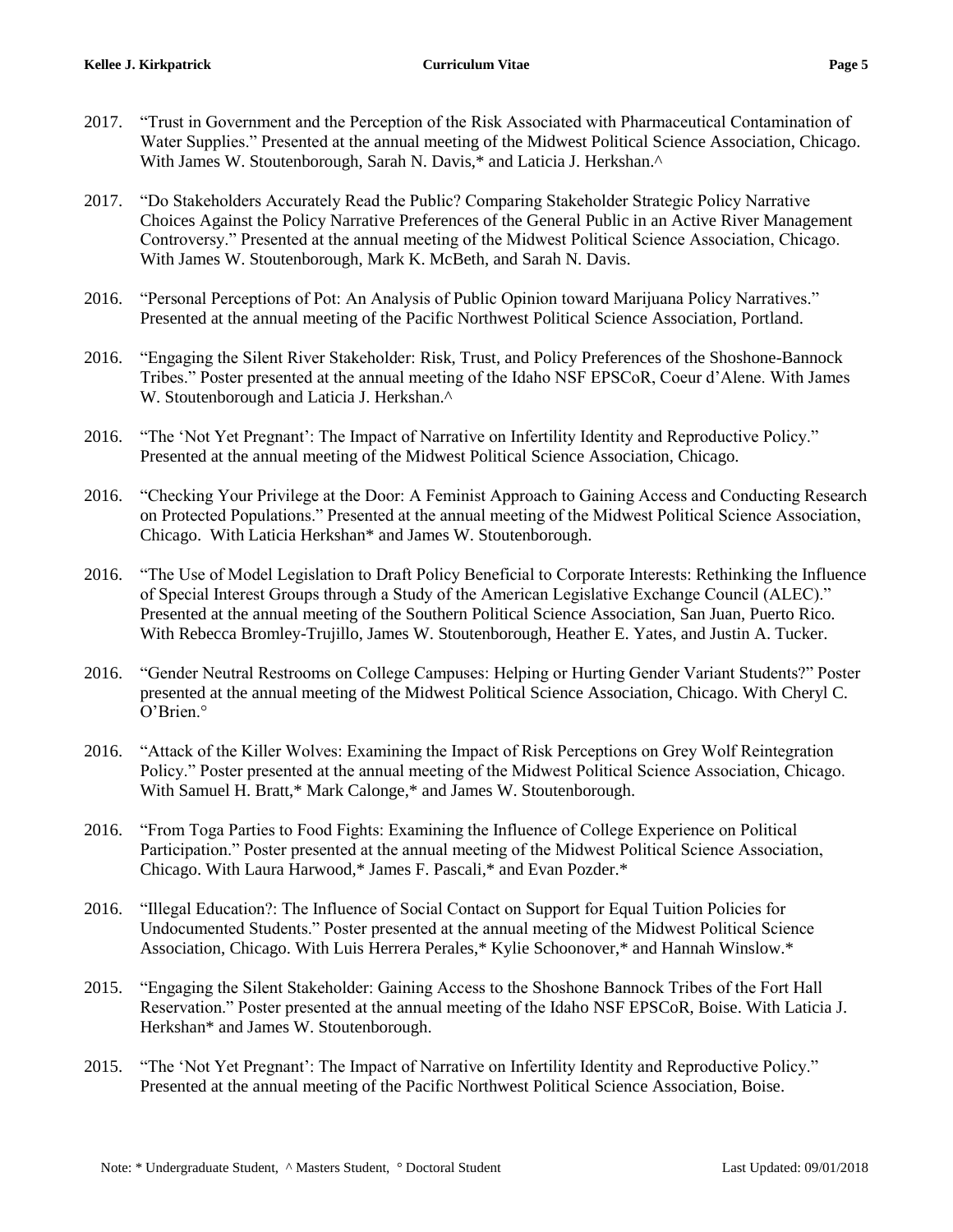- 2015. "Health Risks and Climate Change Policy: The Impact of Proximity on an Individual's Policy Preferences." Presented at the annual meeting of the Pacific Northwest Political Science Association, Boise. With James W. Stoutenborough, M. Jeremy Field,^ and Arnold Vedlitz.
- 2015. "Surveying Native American Tribal Members: A Strategy for Obtaining Access to Protected and Traditionally Difficult to Survey Populations." Presented at the annual meeting of the Pacific Northwest Political Science Association, Boise. With Laticia Herkshan\* and James W. Stoutenborough.
- 2015. "Shot Down: An Examination of the Effects of Anti-Vaccine Narratives on State Vaccination Rates." Presented at the annual meeting of the Midwest Political Science Association, Chicago. With Rebecca B. Robison.^
- 2015. "Birthing on the Fringe: The Politics of Midwifery in the United States." Presented at the annual meeting of the Midwest Political Science Association, Chicago. With Megan Cotton Gully.^
- 2015. "Ready, Aim, Wait: An Examination of State Abortion Trigger Laws." Presented at the annual meeting of the Midwest Political Science Association, Chicago. With Ghada Almahdi,\* Megan Cotton Gully,^ Dominique Voltz,\* and Aly Blakely.\*
- 2015. "Public Opinion, Climate Change, and Extreme Weather Events: Does the Public Believe Climate Science Predictions?" Presented at the annual meeting of the Midwest Political Science Association, Chicago. With James W. Stoutenborough and Arnold Vedlitz.
- 2015. "The Correlation between Guns on Campus and Heightened Emotion." Presented at the annual meeting of the Midwest Political Science Association. With Carolyn Harwood,\* Laticia J. Herkshan,\* Linette Chavis,\* and Angela Eldredge.\*
- 2015. "Energetic Women: Evaluating STEM Initiatives on Women's Energy Knowledge." Presented at the annual meeting of the Western Political Science Association, Las Vegas. With Kathleen E. Lange\* and James W. Stoutenborough.
- 2015. "Energetic Women: Evaluating STEM Initiatives on Women's Energy Knowledge." Presented at the Eleventh Annual Gender and Sexuality in Everyday Life Conference, Pocatello, ID. With Kathleen E. Lange\* and James W. Stoutenborough.
- 2014. "National Interaction Diffusion in the U.S. States: From Ugly Duckling to Beautiful Swan." Presented at the annual meeting of the Association for Public Policy Analysis and Management. With Rebecca Bromley-Trujillo, James W. Stoutenborough, Justin Tucker, and Heather E. Yates.
- 2014. "The Effects of Overconfidence in Complex Domains on Policy Preferences: The Public and Their Understanding of Energy, Climate Change, and Genetically Modified Organisms." Presented at the annual meeting of the Midwest Political Science Association, Chicago. With James W. Stoutenborough, Xinsheng Liu, and Arnold Vedlitz.
- 2013. "Pathways to Parenthood: Regulating Assisted Reproductive Technology in the United States." Presented at the annual meeting of the Midwest Political Science Association, Chicago.
- 2013. "Climate Scientists and the Media: Scientists Perceptions of the Accuracy of Climate Change Media Coverage." Presented at the annual meeting of the Southern Political Science Association, Orlando. With James W. Stoutenborough and Arnold Vedlitz.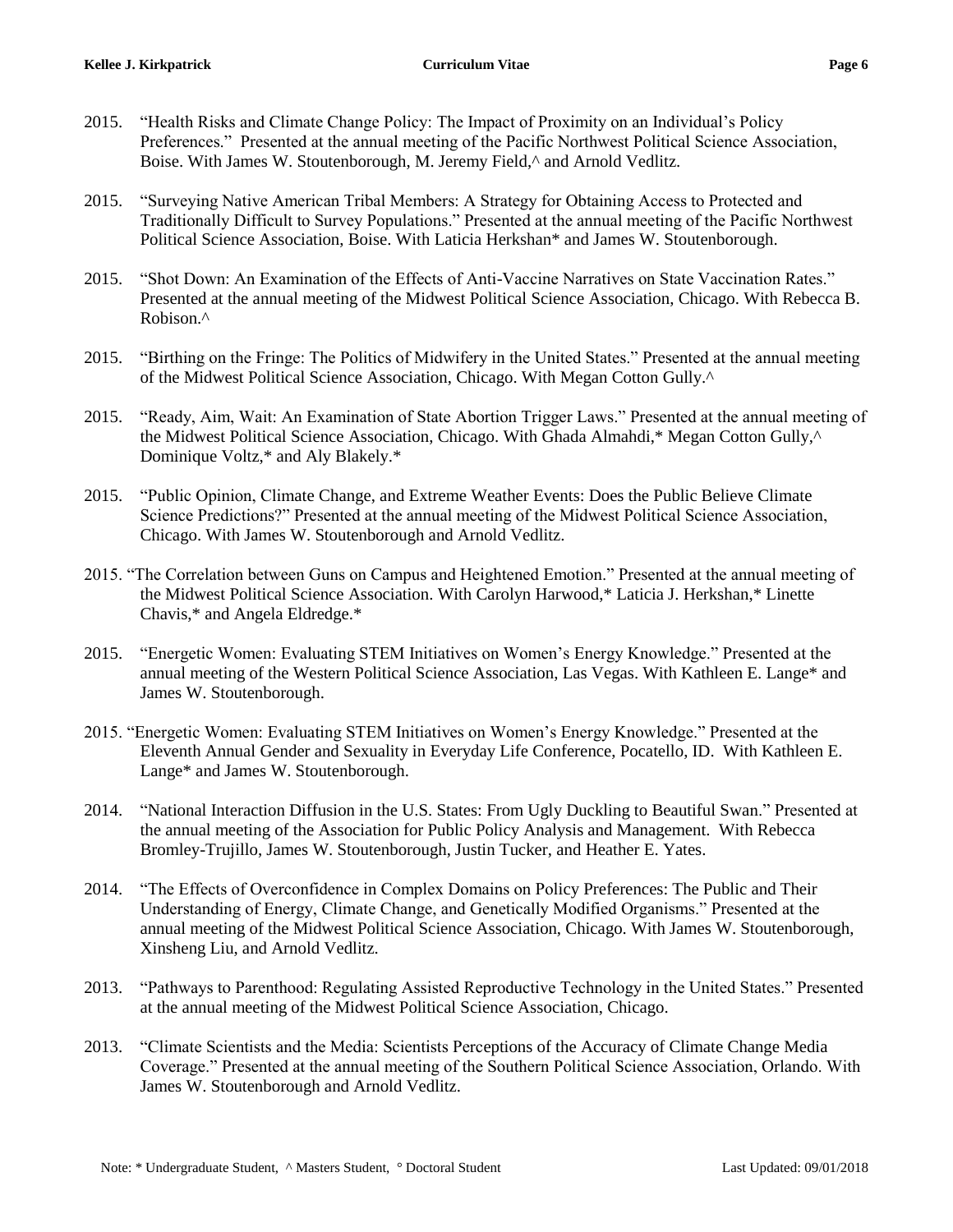- 2012. "State Mandated Pregnancies: The Evolution of State Living Will Policy." Presented at the annual meeting of the Midwest Political Science Association, Chicago. With James W. Stoutenborough and Morgen Johansen.
- 2011. "State Financed Policy Entrepreneurs and Organizational Diffusion: The Influence of the National Conference of Commissioners on Uniform State Laws on State Policy Adoption." Presented at the annual meeting of the Midwest Political Science Association, Chicago. With James W. Stoutenborough.
- 2011. "Giving Girls a Shot: An Examination of State HPV Vaccination Policies." Presented at the annual meeting of the Midwest Political Science Association, Chicago. With Alesha E. Doan.
- 2011. "State Mandated Pregnancies in Hawaii: A Case Study of the Adoption, Repeal, and Subsequent Readoption of a Controversial Policy." Presented at the annual meeting of the Midwest Political Science Association, Chicago. With James W. Stoutenborough and Morgen Johansen.
- 2010. "State Mandated Pregnancies: State Pregnancy Provisions in Living Wills." Presented at the annual meeting of the American Political Science Association, Chicago. With James W. Stoutenborough and Cristian Cantir.
- 2009. "Don't Shoot the Messenger: Rethinking the Relationship between the Media, Politics, and Public Opinion." Presented at the annual meeting of the American Association of Public Opinion Research, Hollywood, FL. With James W. Stoutenborough.
- 2009. "Giving Girls a Shot: An Examination of State Policies Addressing the HPV Vaccine." Presented at the annual meeting of the Midwest Political Science Association, Chicago. With Alesha E. Doan.
- 2008. "Hate Speech, Funeral Protest and State Policy: The Diffusion of Fred Phelps." Presented at the annual meeting of the Midwest Political Science Association, Chicago.
- 2007. "Rethinking the Impact of the Media: Politics, Confidence, and a New Theory." Presented at the annual meeting of the Midwest Political Science Association, Chicago. With James W. Stoutenborough.
- 2007. "Diffusion in the States: Constitutional Provisions for State Education." Presented at the annual meeting of the Midwest Political Science Association, Chicago. With James W. Stoutenborough, Andrea Vieux, and Bryce Dietrich.
- 2007. "Frames, Freedoms and Fred: An Analysis of the Effect of Framing on Public Opinion and First Amendment Freedoms." Presented at the annual meeting of the Midwest Political Science Association, Chicago.
- 2006. "Confidence in the Press: The Impact of Political Events on an Individuals Confidence." Presented at the annual meeting of the American Political Science Association, Philadelphia. With James W. Stoutenborough.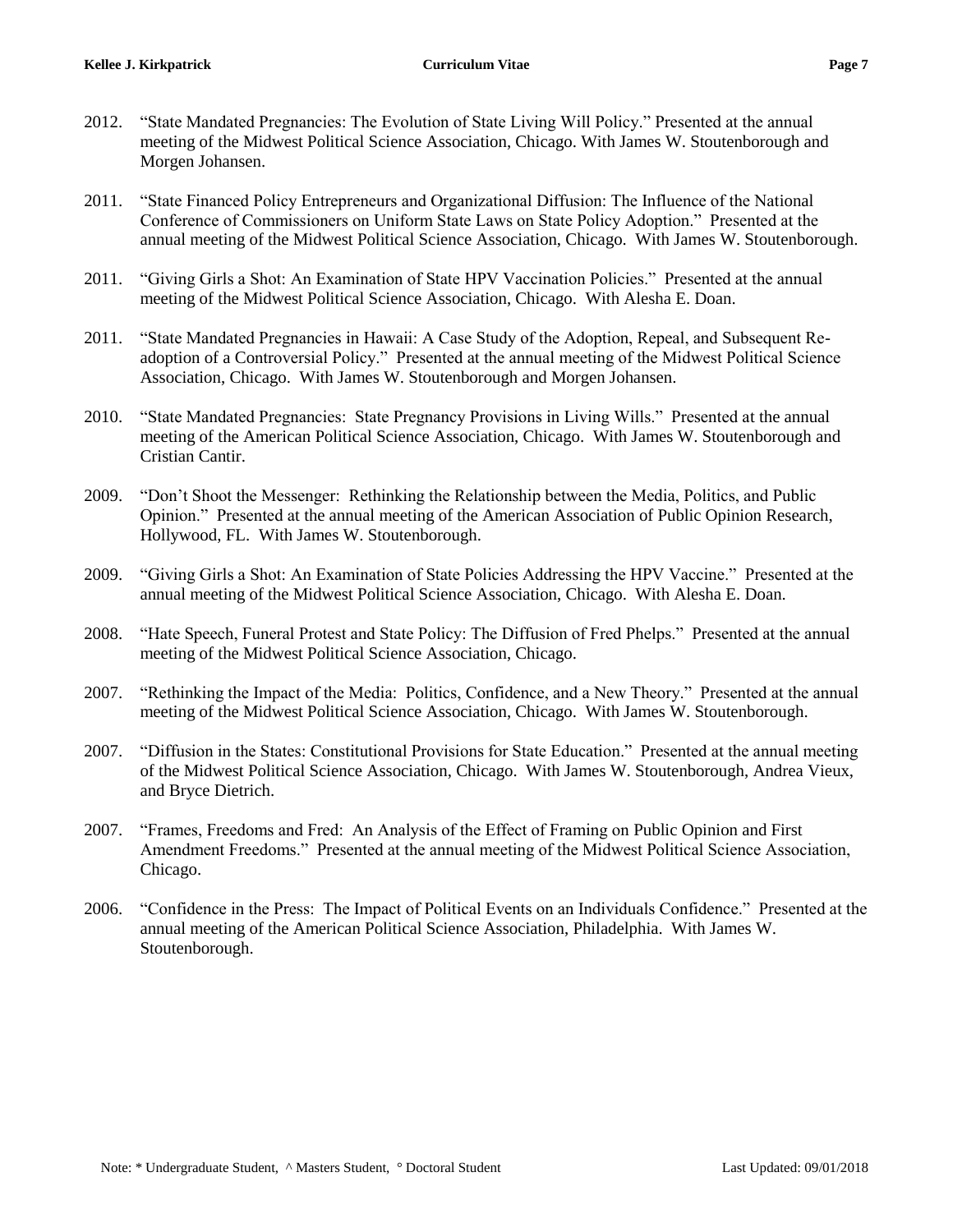#### **Other Research Experience:**

"The Kansan Project." William Allen White School of Journalism, University of Kansas. With Kimberly Rubenstein-Sweet, Suse Goëricke, and Peggy Kuhr. (Spring 2005).

*This goal of this project was to survey University of Kansas alumni who worked at the University Daily Kansan student newspaper. The project involved designing and administering the survey, collecting and coding data, analyzing survey data, and presenting the findings. The results of the project were used by the University of Kansas and the William Allen White School of Journalism for marketing and alumni relations.*

#### **Grants and Research Support:**

- 2018. Travel Fund Grant, NSF Idaho EPSCoR \$1,170 awarded for travel to the 2018 Annual Meeting of the Pacific Northwest Political Science Association, Bend, OR. (Award Date: September 2018).
- 2017. Faculty Travel Fund 2017-2018, College of Arts & Letters, Idaho State University \$1,000 awarded competitively for travel to the 2018 Annual Meeting of the Midwest Political Science Association, Chicago, IL. (Award Date: November 2017).
- 2016. Faculty Travel Fund 2016-2017, College of Arts & Letters, Idaho State University \$1,000 awarded competitively for travel to the 2017 Annual Meeting of the Midwest Political Science Association, Chicago, IL. (Award Date: November 2016).
- 2016. Program Development Award, College of Arts & Letters, Idaho State University \$4,800 awarded for six undergraduate students to travel to the 2016 Annual Meeting of the Midwest Political Science Association, Chicago, IL. (Award Date: March 2016).
- 2015. Faculty Travel Fund 2015-2015, College of Arts & Letters, Idaho State University \$1,200 awarded competitively for travel to the 2016 Annual Meeting of the Midwest Political Science Association. (Award Date: November 2015).
- 2015. Mountain View Hospital Idaho State University Collaboration Grant \$25,000 awarded for research support. With Christopher P. Fairholme (Psychology, ISU) and Kyra E. Stull (Anthropology, ISU). (Award Date: October 2015, Grant Money Was Not Released)
- 2015. Program Development Award, College of Arts & Letters, Idaho State University \$7,000 awarded for four undergraduate students to travel to the 2015 Annual Meeting of the Midwest Political Science Association. (Award Date: Spring 2015).
- 2014. Faculty Course Release Grant 2014-2015, College of Arts & Letters, Idaho State University Release from teaching one course awarded competitively for the Spring 2015 semester. (Award Date: October 2014).
- 2014. Faculty Travel Fund 2014-2015, College of Arts & Letters, Idaho State University \$1,200 awarded competitively for travel to the 2015 Annual Meeting of the Midwest Political Science Association. (Award Date: October 2014).
- 2010. Harris Dissertation Award, Department of Political Science, University of Kansas \$7,000 awarded competitively for dissertation research.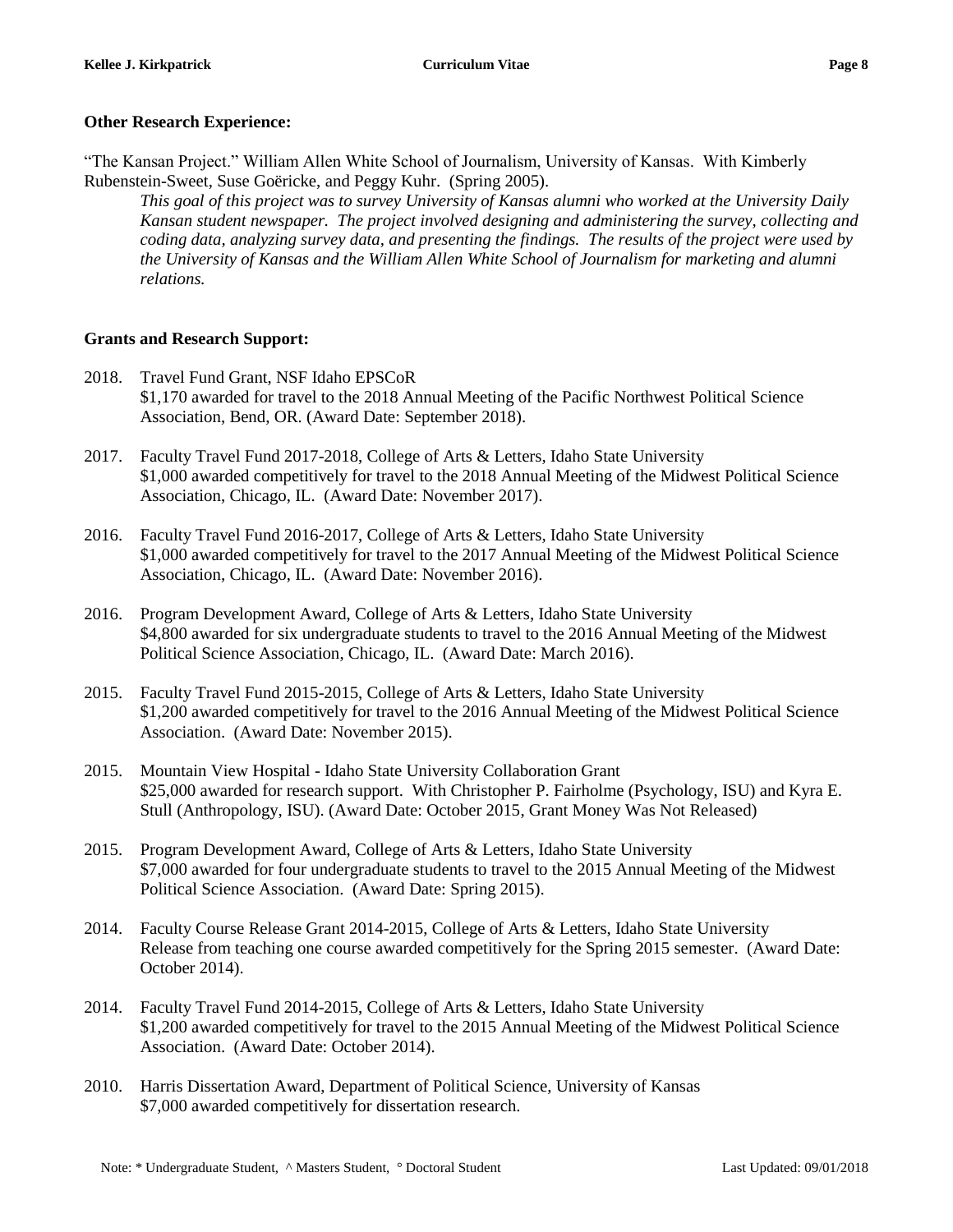- 2010. Walter Thompson Fellowship, Department of Political Science, University of Kansas \$4,000 awarded competitively for research project.
- 2009. Walter Thompson Fellowship, Department of Political Science, University of Kansas \$1,500 awarded competitively for research project.
- 2008. Walter Thompson Fellowship, Department of Political Science, University of Kansas \$2,000 awarded competitively for research project.
- 2007. Walter Thompson Fellowship, Department of Political Science, University of Kansas \$2,000 awarded competitively for research project.

### **TEACHING**

#### **Teaching Awards and Recognition:**

- 2017. 2016-2017 Outstanding Master Teacher, Office of Academic Affairs and Idaho State University. *I was nominated for the Distinguished Teacher Award and was chosen as a Master Teacher (the top 5 finalists). Nominations are accepted from ISU faculty, staff, students, alumni, and the public.*
- 2017. 2016-2017 Faculty Member of the Year, Associated Students of Idaho State University (ASISU), Idaho State University.
- 2017. Honors Graduate Most Influential Professor Recognition: Ashley Sondag, Honors Program, Idaho State University.
- 2018. 2017-2018 Excellence in Education Award Nominee, LDS Student Association, Idaho State University.
- 2016. 2015-2016 Excellence in Education Award Nominee, LDS Student Association, Idaho State University.
- 2015. 2014-2015 Excellence in Education Award Nominee, LDS Student Association, Idaho State University.

#### **Teaching Positions:**

- Assistant Professor, Fall 2014-Present, Department of Political Science, Idaho State University
	- Courses: POLS 1101: Introduction to American Government (Seated & Online), POLS 4401/5501: Political Parties and Interest Groups, POLS 4403/5503: The Presidency, POLS 4427/5527: Voting and Public Opinion, POLS 4419/5519: Political Science Research Methods, POLS 4428/5528: Women in Politics, POLS 4499/5599: Health Politics and Policy, POLS 4499/5599: Media and Politics, POLS 4457/5557: Grant Writing, POLS 6614: Seminar in American Politics, Institutions (Electoral Institutions), POLS 6621: Interdisciplinary Topics in Social science Seminar (Reproductive Health Politics),
- Lecturer, Fall 2013-Summer 2014, Department of Political Science, University of Alabama in Huntsville Courses: POLS 480: Media and Politics, POLS 580: Reproductive Justice and Policy, CM 113: Introduction to Rhetorical Communication, CM 213: Business Communications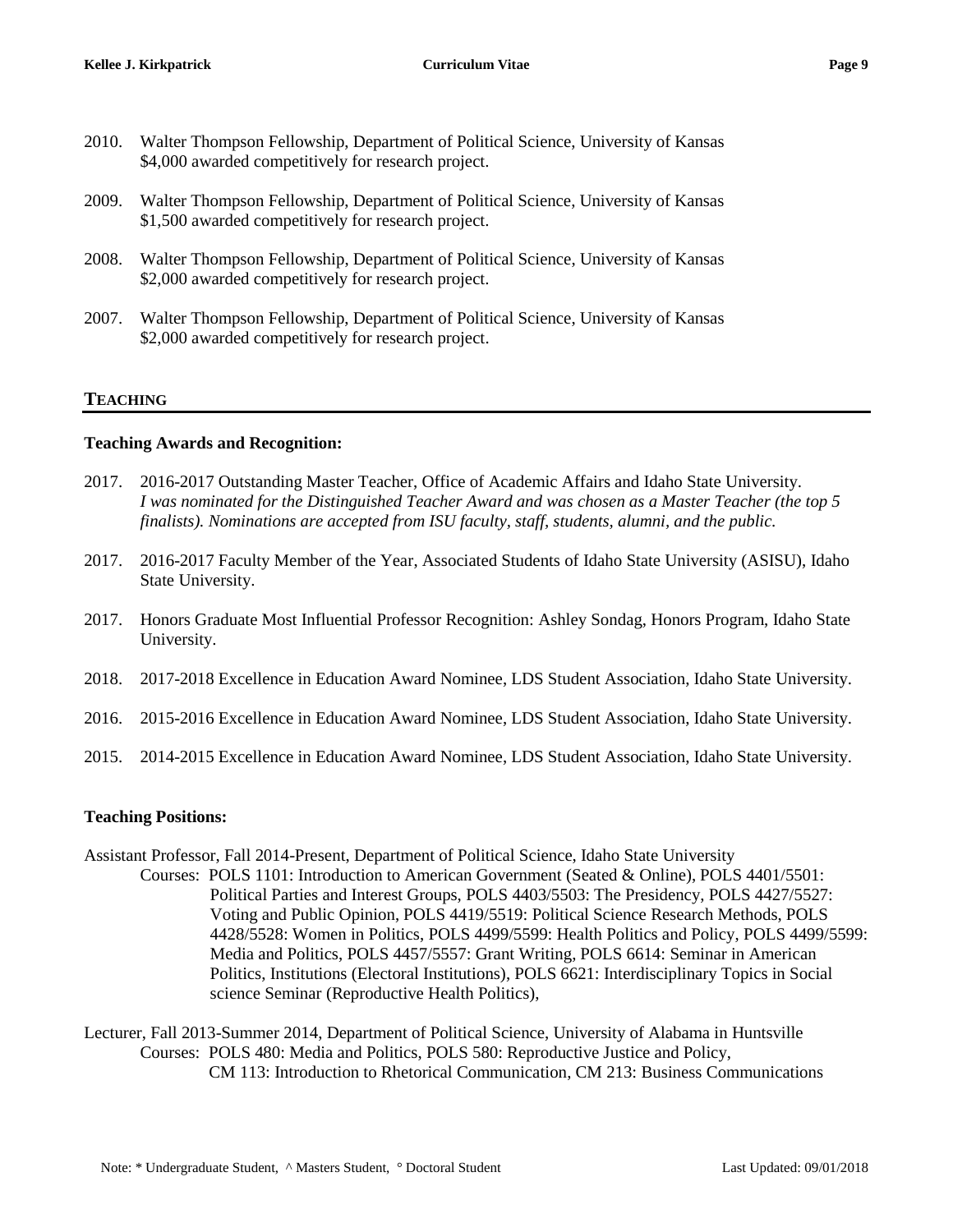Lecturer, Fall 2012-Summer 2013, Department of Political Science, Texas A&M University Courses: POLS 206: American National Government, POLS 207: State and Local Government, POLS /WGST 317: Women in Politics

Instructor, Fall 2012-Spring 2013, Division of Government, Blinn College Course: GOVT 2035: American Federal Government *This position included instruction of dual credit courses for area high schools.* 

Graduate Teaching Assistant, Fall 2007-Spring 2012, Department of Political Science, University of Kansas Courses: POLS 320: Introduction to Public Policy, POLS 306: Political Science Methods of Inquiry, and POLS 110: Introduction to U.S. Politics

*This position involved sole responsibility for design, instruction, and grading of multiple courses for three semesters and two summer sessions. In two semesters, I served as a discussion leader, and for four semesters, I taught the undergraduate methods lab sections.*

Graduate General Assistant, August 2005-May 2006, William Allen White School of Journalism and Mass Communications, University of Kansas Course: JOUR 433: Strategic Communications *Responsible for teaching lectures, facilitating marketing and media research, assisting and tutoring students, contributing to exams, grading projects, administering tests, and administrative tasks.* 

### **Other Teaching and Lecture Experience:**

- Math Instructor, June 2010, Harvest of Hope Leadership Academy, University of Kansas *Responsible for teaching a wide range of math topics including basic arithmetic, algebra, and geometry to disadvantaged high school children of migrant workers in Kansas.*
- Math Instructor, June 2006, Upward Bound Math and Science Summer Institute, University of Kansas *Responsible for teaching disadvantaged high school students a wide range of math topics including arithmetic, algebra, geometry, coordinate geometry and graphing, trigonometry, and introductory statistics.*

# **Honors Contracts:**

- 2016. Makayla Muir. POLS 4401: Political Parties and Interest Groups. Idaho State University. (Spring 2016).
- 2016. Ashley Sondag. POLS 4401: Political Parties and Interest Groups. Idaho State University. (Spring 2016).
- 2016. Christa D. White. POLS 4401: Political Parties and Interest Groups. Idaho State University. (Spring 2016).
- 2016. Ashley Sondag. POLS 4403: The Presidency. Idaho State University. (Fall 2016).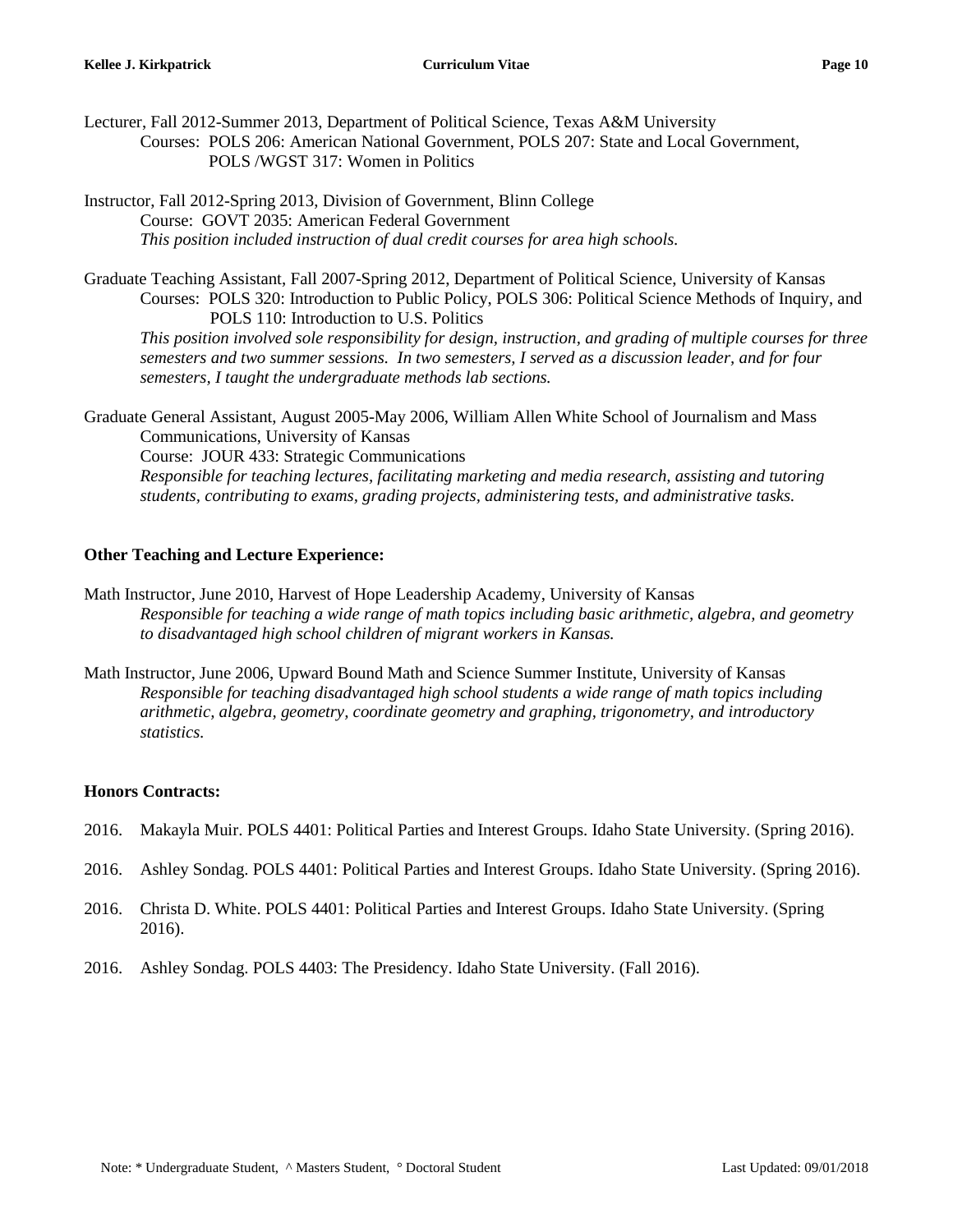#### **Professional Development in Teaching:**

- 2018. Introduction to Online Teaching Using Moodle. Instructional Technology Resource Center, Idaho State University. (12 Week Online Course, February 5-April 30, 2018).
- 2017. Idaho Diversity Network Mentoring Workshop. Idaho Diversity Network, NSF Idaho EPSCoR, Boise State University.
- 2017. Grant Writing USA Workshop. Grant Writing USA, Idaho State University.
- 2014. Cross Cultural Relations and Communications Workshop. Idaho State University.
- 2009. Working with ESL (English as a Second Language) Students. Harvest of Hope Leadership Academy, University of Kansas. (June 2009).
- 2007. New Graduate Teaching Assistant Conference. Center for Teaching Excellence, University of Kansas. (Fall 2007).
- 2007. POLS 940: Teaching Political Science. Department of Political Science, University of Kansas. (16 Week Course, Fall 2007).
- 2006. "Strategic Instruction Model: The Concept Mastery Routine, The Unit Organizer Routine, and The Vocabulary LINCING Routine." Upward Bound Summer Institute, University of Kansas. (June 2006).
- 2005. Professional Development Series. William Allen White School of Journalism and Mass Communications, University of Kansas. (16 Week Series, Fall 2005).

#### **Invited Lectures:**

- 2018. "Writing at the Graduate Level and Doing it Well." McNair Scholars Introduction Course, Idaho State University. (March 14, 2018).
- 2017. "The Politics of *The Handmaid's Tale*." The Handmaid's Tale Event, Idaho State University. (November 14, 2017).
- 2018. "Fire and Fury: The Impacts of Scandal on Trust in Government." Hot Topics Course, New Knowledge Adventures, Idaho State University. (April 30, 2018).
- 2017. "Presidential Executive Orders." Pocatello Inns of Court, Pocatello, Idaho. With James W. Stoutenborough. (April 26, 2017).
- 2016. "The Electoral College and The Polls." 2016 Election Night Watch Party, ISU Political Science Club, Idaho State University. With James W. Stoutenborough. (November 8, 2016).
- 2016. "Where are All the Women?: The Role of Women in Politics." NEW Leadership Idaho, Boise State University. (May 23, 2016).
- 2016. "Where are All the Women?: The Role of Women in Politics." New Knowledge Adventures, Idaho State University. (March 4, 2016).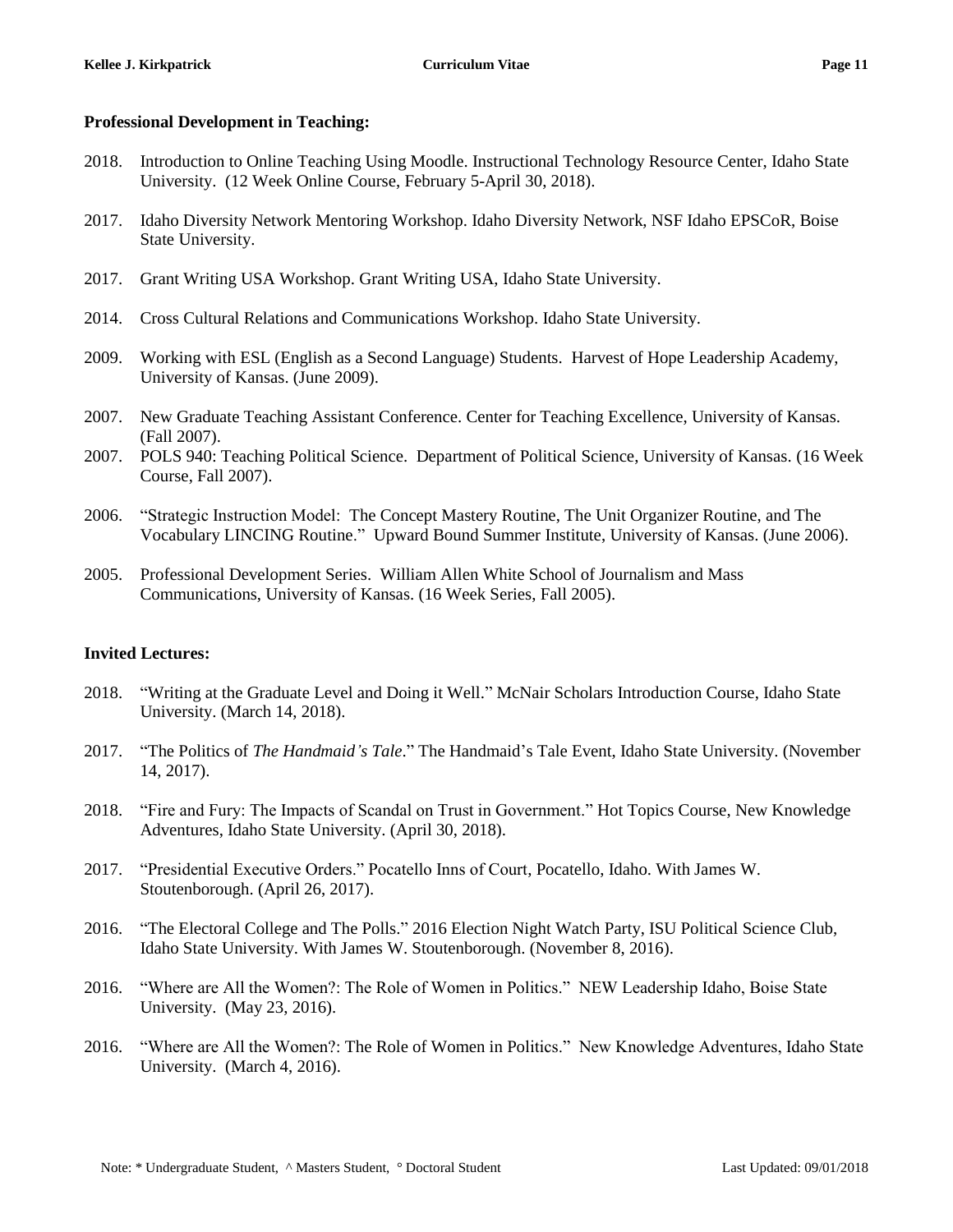- 2016. "The 'Not Yet Pregnant': The Impact of Infertility Narratives on Infertility Identity and Reproductive Policy." Humanities Café, Idaho State University. (March 3, 2016).
- 2015. "The Politics of Mental Health." Lecture for Idaho State University Counseling Program, Idaho State University. (November 17, 2015).
- 201. "The 'Not Yet Pregnant': The Impact of Infertility Narratives on Infertility Identity and Reproductive Policy." Narrative Colloquium, Idaho State University. (October 9, 2015).
- 2015. "Birthing on the Fringe: The Politics of Midwifery in the United States." Guest Lecture for WS 2201: Honors Introduction to Women's Studies, Idaho State University. (April 20, 2015).
- 2010. "Reproductive Policy and Assisted Reproductive Technologies in the United States." Guest Lecture for Introduction to Women, Gender, and Sexuality Studies, University of Kansas.
- 2011. "Reproductive Policy and Assisted Reproductive Technologies in the United States." Guest Lecture for Introduction to Women, Gender, and Sexuality Studies, University of Kansas.

### **Liberal Arts High Presentations:**

- 2018. "The Pressures of Being a Member of Congress: A Simulation." Teton High School, Driggs, Idaho. Three Presentations to Rose Hendricks's Classes. (February 23, 2018).
- 2017. "Public Opinion & How to Lie with Statistics." Teton High School, Driggs, Idaho. Two Presentations to Rose Hendricks's Classes. (December 15, 2017).
- 2016. "Public Opinion & How to Lie with Statistics." Highland High School, Pocatello, Idaho. Four Presentation to Pamela Fleischmann's Classes. (November 4, 2016).
- 2016. "Public Opinion & How to Lie with Statistics." Century High School, Pocatello, Idaho. Two Presentations to Travis Hobson's Classes. (November 2, 2016).
- 2016. "Mass Media & Politics: Informers or Brainwashers." American Falls High School, American Falls, Idaho. One Presentation to Caroline Wight's Class. (May 5, 2016).

# **ACTIVITIES & SERVICE**

#### **Discipline Service:**

- 2018. AP Research Table Leader. Educational Testing Services (ETS). (May-June 2018).
- 2018. Harrell Rodgers Graduate Student Travel Scholarship Committee. (Appointed June 27, 2017).
- 2017. AP Research Distributed Reader. Educational Testing Services (ETS). (May-June 2017).
- 2016. Newsletter Editor. Midwest Political Science Women's Caucus. (Competitively Elected: March 2016).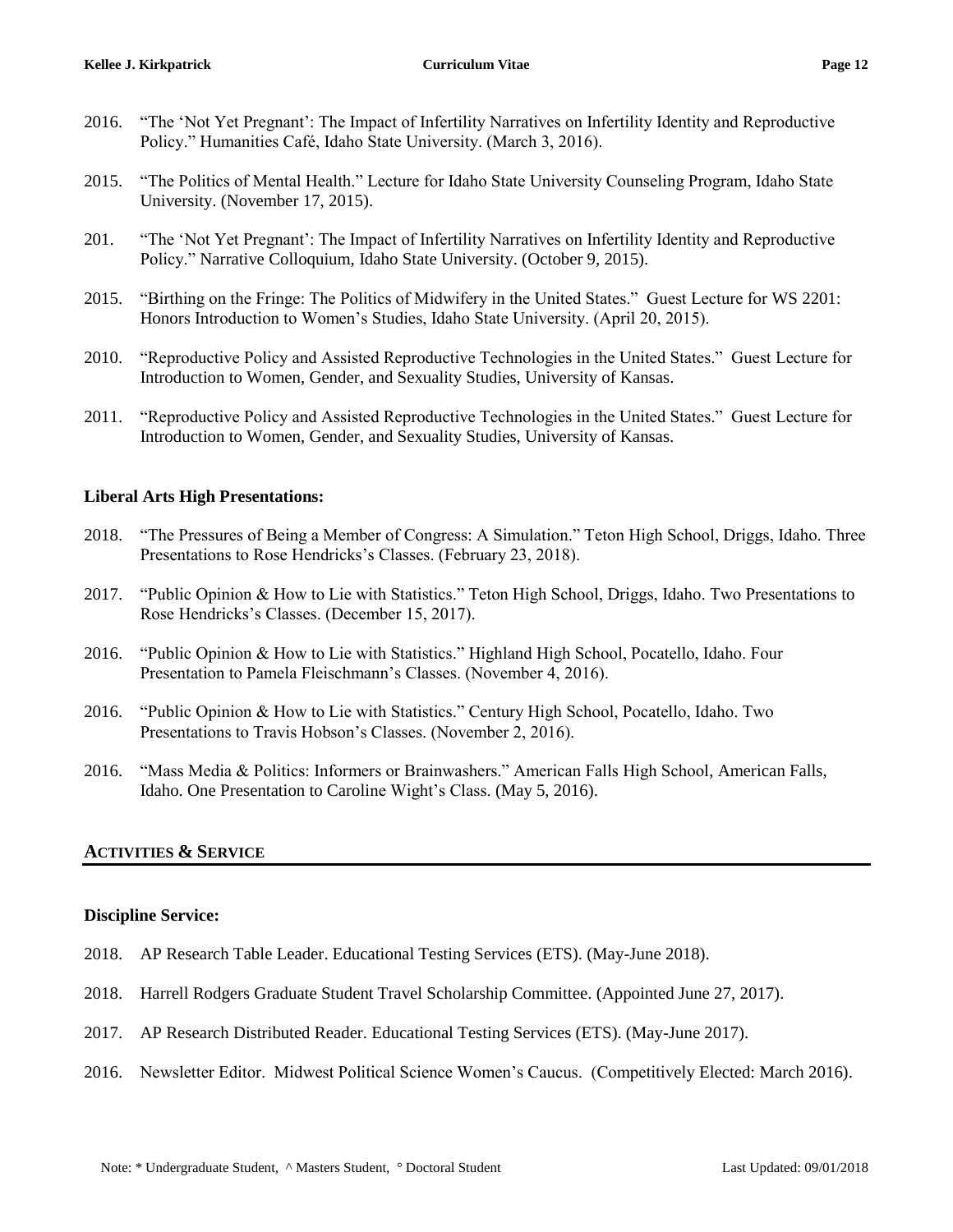- 2016. Policy Section Chair. Pacific Northwest Political Science Association. (Appointed: March 2016).
- 2015. Midwest Political Science Association First-Time Attendee Reception Host. Midwest Political Science Association. (April 2015).

### **Conference Service:**

- 2018. Panelist for "Roundtable 83-108: Grad School: What to Do/Not Do at a Job Talk." Served at the annual meeting of the Midwest Political Science Association, Chicago.
- 2018. Chair for "Session 43-6: Gendered Policymaking: Family Leave, Elder Care and Health." Served at the annual meeting of the Midwest Political Science Association, Chicago.
- 2018. Chair and Discussant for "Session 43-28: Intersectional Approaches to Women's Status Worldwide." Served at the annual meeting of the Midwest Political Science Association, Chicago.
- 2017. Chair and Discussant for "Session 44-4: Intersectionality in a Comparative Context." Served at the annual meeting of the Midwest Political Science Association, Chicago.
- 2017. Panelist for "Roundtable 72-120: Teaching Statistics to Undergraduates." Served at the annual meeting of the Midwest Political Science Association, Chicago.
- 2017. Discussant for "Junior Scholar Symposium 44-200: Race and Public Policy." Served at the annual meeting of the Midwest Political Science Association, Chicago.
- 2016. Discussant for "Poster Session 74-208: Public Policy Health." Served at the annual meeting of the Midwest Political Science Association, Chicago.
- 2016. Panelist for "Roundtable 66-110: Integrating Teaching with Your Research." Served at the annual meeting of the Midwest Political Science Association, Chicago.
- 2016. Chair and Panelist for "Roundtable 65-405: Preparing for Graduate School." Served at the annual meeting of the Midwest Political Science Association, Chicago.
- 2015. Conference Panel Organizer, Panelist, and Co-Chair for Midwest Women's Caucus "Roundtable 72-105: Advocacy and Agency: Women and Self-Promotion in Political Science." With Heather E. Yates. Served at the annual meeting of the Midwest Political Science Association, Chicago.

*Responsible for organizing a panel for the 2015 Annual Meeting of the Midwest Political Science Association. The panel, titled "Advocacy and Agency: Women and Self-Promotion in Political Science" is being sponsored by the Midwest Women's Caucus. Responsible for securing panelists and organizing the panel proceedings. This roundtable was chosen to be recorded and made available via podcast via the MPSA website. Access is available only to members.* 

- 2015. Co-Discussant and Co-Chair for "Session 49-10: Framing Disease and Health Policy II." Served at the annual meeting of the Midwest Political Science Association, Chicago.
- 2014. Co-Discussant and Chair for "Session 50-14: Politics, Ideology, and Health Policy." Served at the annual meeting of the Midwest Political Science Association, Chicago.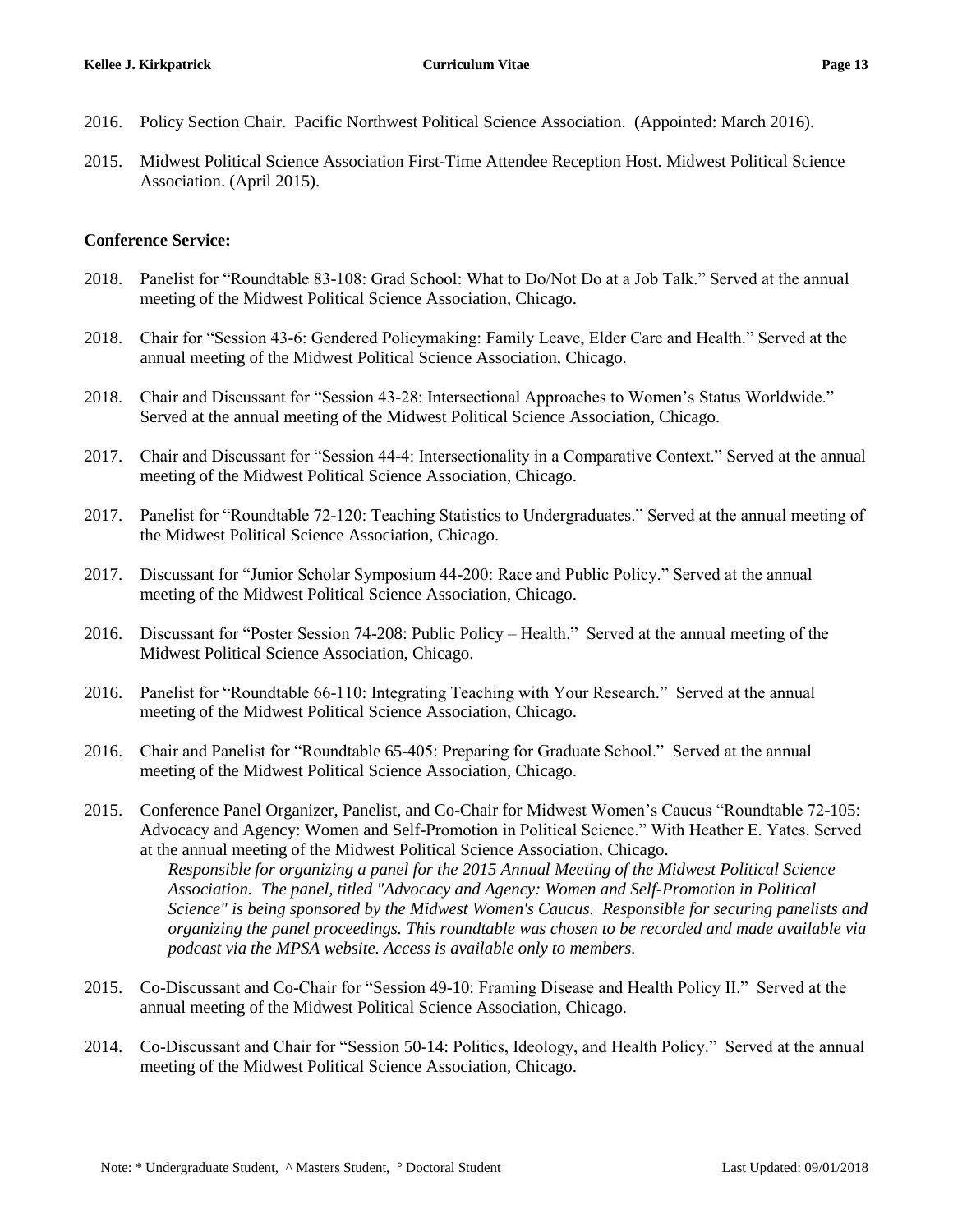2012. Co-Discussant for "Session 50-16: Interest Groups, Advocacy, and Policy Change." Served at the annual meeting of the Midwest Political Science Association, Chicago.

#### **Departmental Service:**

- Co-Advisor, Political Science Club, Idaho State University (Fall 2014-Present).
- Co-Advisor, Alpha Phi Chapter of the Pi Sigma Alpha National Political Science Honor Society (Fall 2016- Present).
- Early College Liaison, Early College Program, Idaho State University (Fall 2017-Present).
- Publicity Coordinator, Department of Political Science, Idaho State University (Fall 2014-Present).
- Third Year Review Committee for Dr. Jeffrey Callen, Department of Political Science, Idaho State University (Fall 2015).
- Department Graduation Ceremony, Department of Political Science, Idaho State University (Spring 2016-Present) *Responsible for planning and executing the departmental graduation ceremony.*
- Department Publicity Coordinator, Department of Political Science, Idaho State University (Fall 2014-Present) *Responsible for collecting and disseminating news about departmental events and student and faculty accomplishments. Also responsible for overseeing undergraduate CPI intern who is responsible for promoting the department via social media.*

Department of Political Science, Idaho State University

- Fall 2016: Directed Honor's Course for Ashley Sondag (POLS 4403: The Presidency)
- Spring 2016: Directed Honor's Course for Mikayla Muir (POLS 4401: Political Parties & Interest Groups)
- Spring 2016: Directed Honor's Course for Ashley Sondag (POLS 4401: Political Parties & Interest Groups)
- Spring 2016: Directed Honor's Course for Christa White (POLS 4401: Political Parties & Interest Groups)
- Department of Communications, University of Alabama in Huntsville Summer 2014: Directed Honor's Course for Chloe Crissone (Business and Professional Communication)

Department of Political Science, Texas A&M University Spring 2013: Directed Honor's Course for Jennifer Klein (American National Government) Spring 2013: Directed Honor's Course for Meghan De Amaral (Women in Politics) Summer 2013: Directed Honor's Course for Neddie Ann French (State and Local Government)

Learner Outcomes Assessment, Graduate Student Reader. 2012. Department of Political Science, University of Kansas.

Department of Political Science, University of Kansas.

- 2010-2011: Graduate Admissions Committee Graduate Representative
- 2009-2010: Faculty Committee Graduate Representative
- 2008-2009: Advisory Committee Graduate Representative, Faculty Committee Graduate Representative
- 2007-2008: Faculty Committee Graduate Representative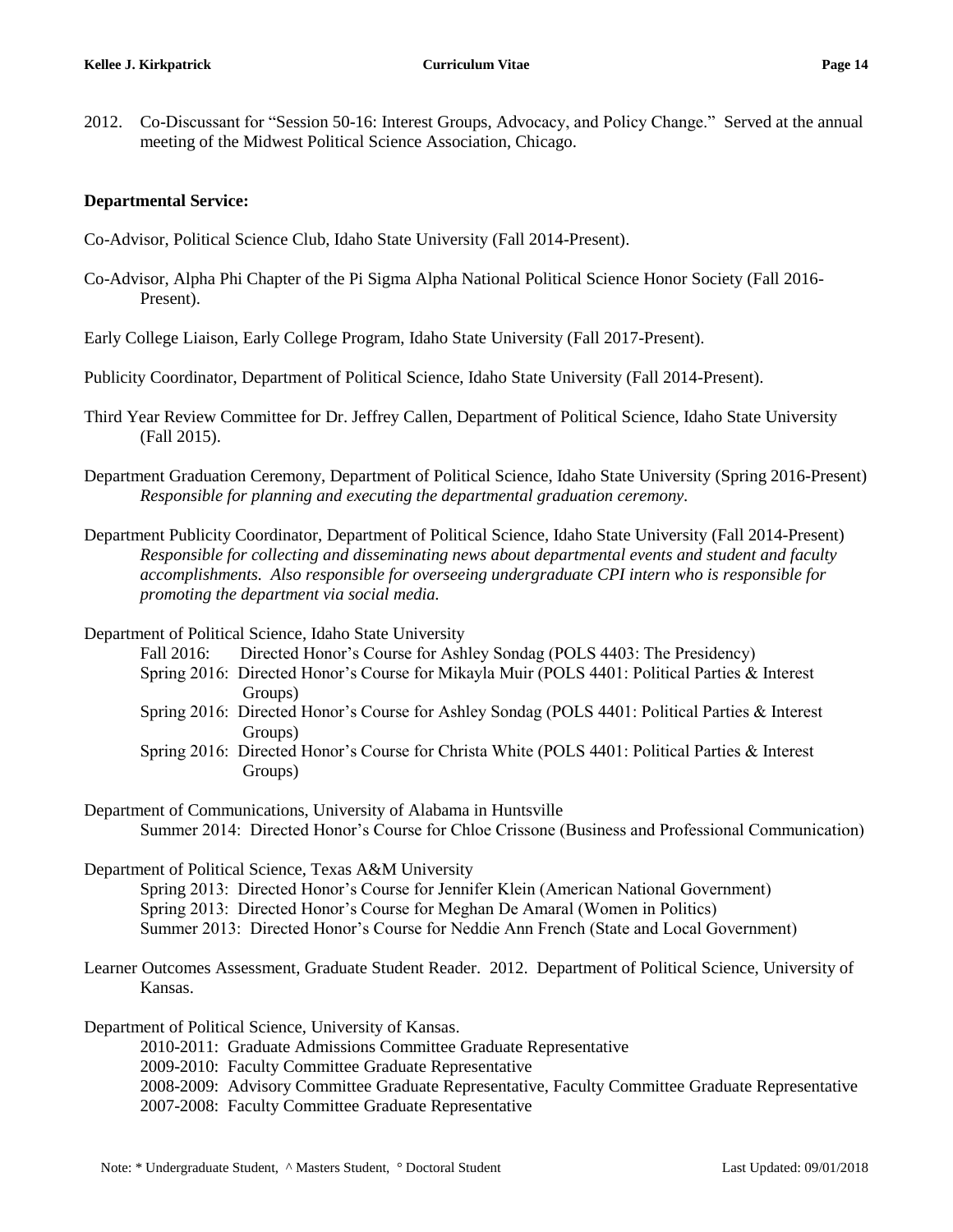Senior Exit Interviewer. 2005. William Allen White School of Journalism and Mass Communications, University of Kansas.

### **College:**

- CAL Unified Subject Pool Committee, College of Arts and Letters, Idaho State University (Spring 2017-Present).
- CAL iPad Initiative, College of Arts and Letters, Idaho State University (Fall 2014-Present).
- Gender and Sexuality Committee, College of Arts & Letters. (Competitively Elected to 2-Year Term on April 21, 2016).
- Gender and Sexuality Committee, College of Arts & Letters. (Appointed to 1-Year At-Large Position by Dean Kandi Turley-Ames on October 20, 2015).
- Invited Presentation, College of Arts & Letters, Dean's Advisory Board, Idaho State University (April 28, 2017) *Gave a presentation on experience with Liberal Arts High with Pamela Fleischmann.*
- Invited Presentation, College of Arts & Letters, Dean's Advisory Board, Idaho State University (October 17, 2014)

*Gave a presentation on my research agenda and a current project, "The Politics of Midwifery," to the Dean's Advisory Board.*

# **University:**

Political Science Club, Faculty Advisor, Idaho State University (November 2014-Spring 2016)

- Pi Sigma Alpha, Faculty Adviser, Idaho State University (Spring 2016-Present).
- McNair Scholars Grant Steering Committee, TRIO Access and Opportunity Programs (Fall 2016-Present)
- 2014 Election Night Watch Party Organizer & Guest Commentator, Idaho State University (November 8, 2016)
- 2014 Election Night Watch Party Organizer & Guest Commentator, Idaho State University (November 4, 2014)
- GFR Dissertation Defense: Barbara Wood Roberts, Department of Psychology, Idaho State University (April 9, 2018).
- GFR Thesis Defense: Jessica Sargent, Department of Sociology, Idaho State University (April 12, 2018)
- GFR Thesis Defense: Kelly Heuskinveld, Physician Assistant Program, Idaho State University (March 26, 2018).
- GFR Prospectus Defense: Barbara Wood Roberts, Department of Psychology, Idaho State University (December 16, 2016).
- GFR Comprehensive Exam Oral Defense: Barbara Wood Roberts, Department of Psychology, Idaho State University (October 3, 2016).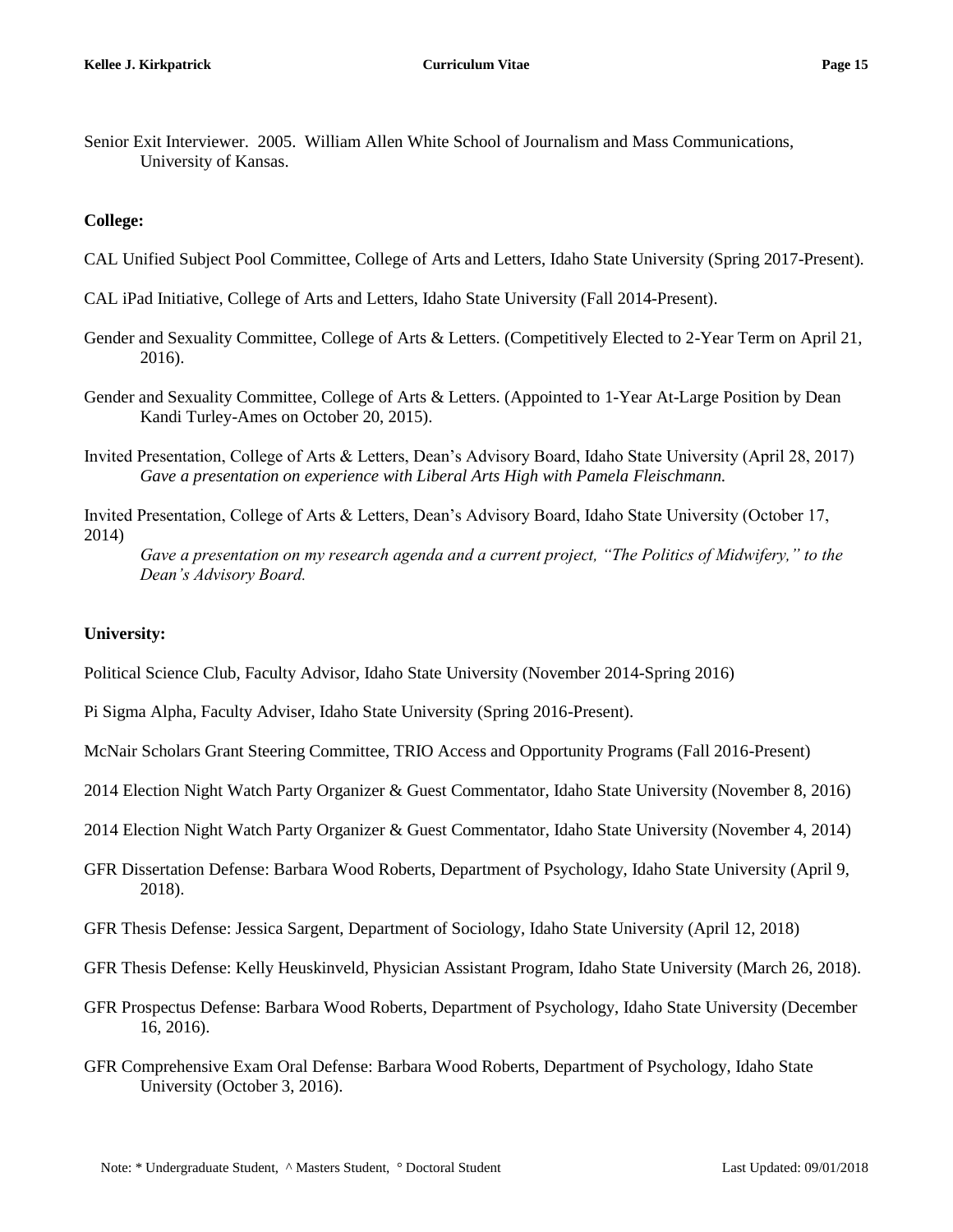- GFR Thesis Defense: Craig Joseph, Department of Communication, Media, and Persuasion, Idaho State University (April 25, 2017).
- GFR Thesis Defense: Ross Knight, Department of Communication, Media, and Persuasion, Idaho State University (December 2, 2016).
- GFR Thesis Defense: Alma Jam, Department of Sociology, Idaho State University (Summer 2016)
- GFR Thesis Defense: Acy Bybee, Department of Sociology, Idaho State University (Spring 2016)
- GFR Thesis Prospectus Defense: Jodi Dunn, Department of Sociology, Idaho State University (Spring 2016)
- GFR Comprehensive Exam Defense: Joe Neal, Department of Psychology, Idaho State University (Fall 2015)
- GFR Thesis Prospectus Defense: Acy Bybee, Department of Sociology, Idaho State University (Fall 2014)

### **University Governance:**

- Graduate Affairs Director, University of Kansas Student Senate
	- Fall 2010 to Spring 2011
		- Paid position appointed by the student body president. Served as a liaison between graduate student organizations, student senate, and university governance. Advocated for inclusion of graduate student interests at all levels of university governance.

Graduate Student Senator, University of Kansas Student Senate

Fall 2009 to Spring 2011

Elected to represent graduate students in student senate and university governance committees.

University Governance Committee Membership, University of Kansas Vice Provost Hiring Committee: Spring 2010 University Senate: Fall 2009 to Spring 2011 Student Senate: Fall 2009 to Spring 2011 Senate Executive Committee: Fall 2009 to Spring 2011 Student Senate Executive Committee: Fall 2009 to Spring 2011 Student Senate Finance Committee: Fall 2009 to Spring 2011 Block Funding Allocation Committee: Spring 2009 and Spring 2011 Line-Item Funding Allocation Committee: Spring 2011 Graduate Student Advisory Board: Fall 2010 to Spring 2011 Graduate and Professional Affairs Committee: Fall 2008 to Spring 2009

# **MEMBERSHIPS**

#### **Professional:**

American Political Science Association (2006 - present) Midwest Political Science Association (2006 - present) Western Political Science Association (2006 - present) Southern Political Science Association (2006 - present)